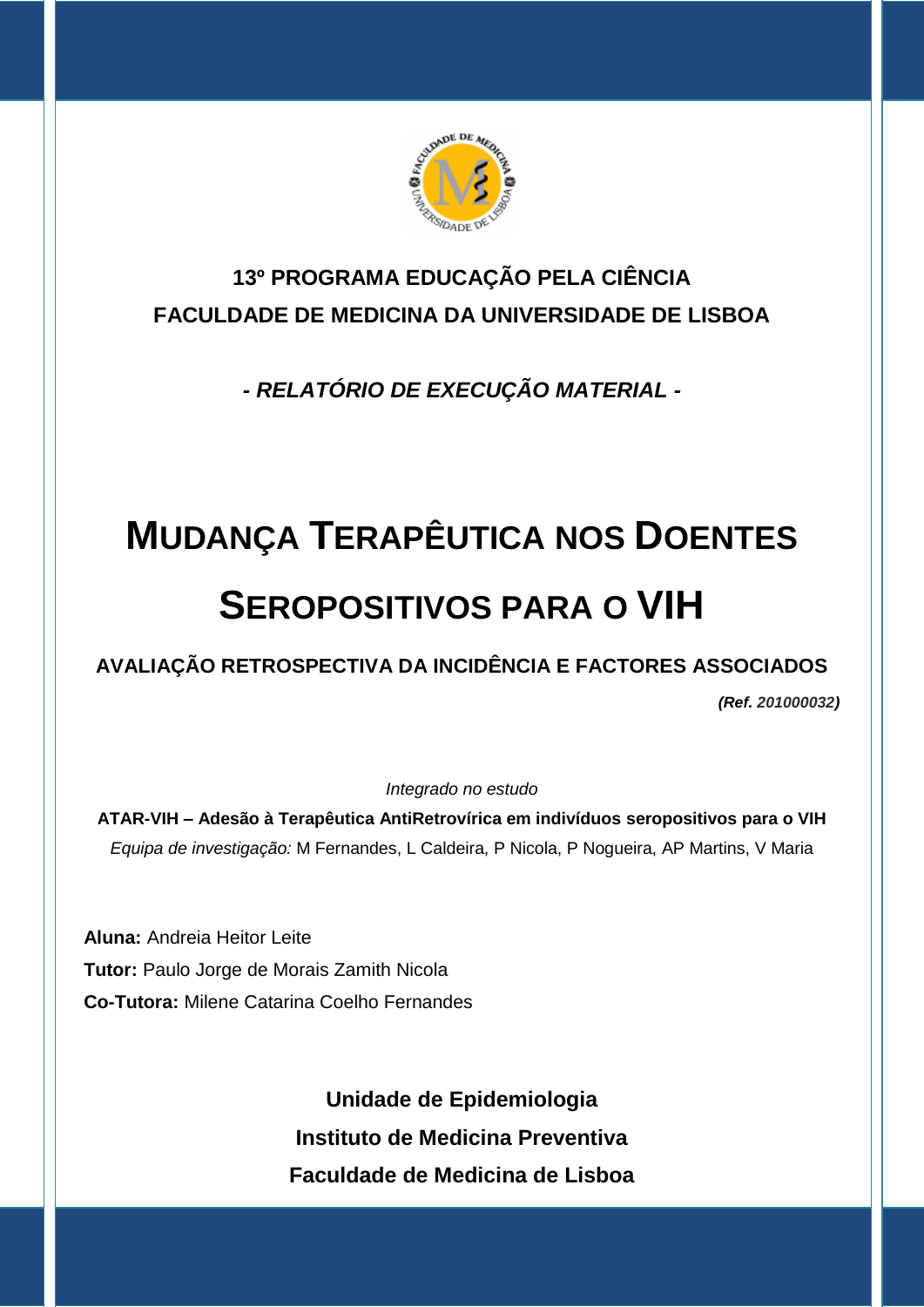# **Frequency and Reasons for Antiretroviral Therapy Switching in HIV Patients**

#### **Abstract**

Changing ART (antiretroviral) therapy is a complex decision, influenced by various reasons. Switching frequency at the end of first year of treatment had been estimated by 25-50%, mainly due to adverse effects. We conducted a cohort study with HIV patients followed at Infectious Diseases Day Clinic – Hospital de Santa Maria. Data of clinical records was collected for eligible subjects from a random sample of 320 subjects with at least two pharmacy refills between 2005 and 2008. Switches were considered if individuals changed at least one ART or stopped therapy. Frequency and reasons on first, second and third changes were characterized. 192 individuals were included, 122 had changed therapy at least once, 75 twice and 50 three times. Main reasons for first and second change were, adverse effects and resistance, and for third change both. We came to find a relevant frequency of changes, mainly due to adverse effects and resistance.

#### **Introduction**

HIV infection is a major public health problem in Portugal, where incidence and prevalence is higher than other European countries.<sup>[1]</sup> Since the introduction of Highly Active Anti Retroviral Therapy (HAART) in 1996, AIDS related mortality has been diminishing, with the HIV infection being now considered a chronic disease.

Given the central role of antiretroviral therapy (ART) in HIV infection, it is important to choose the best treatment for each patient, bearing in mind that the initial regimen is considered to have the highest probability of leading to a sustained virologic response and that pharmacological options are limited.<sup>[2]</sup>

Clinical decision on switching ART is then a complex decision, as it may lead to a lower probability of success and diminish future options. There are also many reasons to be taken into account besides immunologic/virologic failure. A 1999 Netherlands' study had determined a 30% frequency for first change.<sup>[3]</sup> More recent studies had estimate switching frequency in 25-50% of the naïve patients ending the first year of treatment. <sup>[2,4]</sup> At a national level, a 2004 study with patients followed between 1997 and 2004, determined the mean time to switch in 14.0  $\pm$  4.1 months, and a mean of 2.2  $\pm$  1.7 mean switches by patient.<sup>[5]</sup>

Reasons for switching HAART regimens are related to adverse effects, virologic/immunologic failure, co-morbidities and non-adherence. In previous studies, adverse effects were considered the main reason for changes, with gastro-intestinal intolerance being the most frequent adverse effect.<sup>[2]</sup> However, most of the studies on ART switching have described prevalence and reasons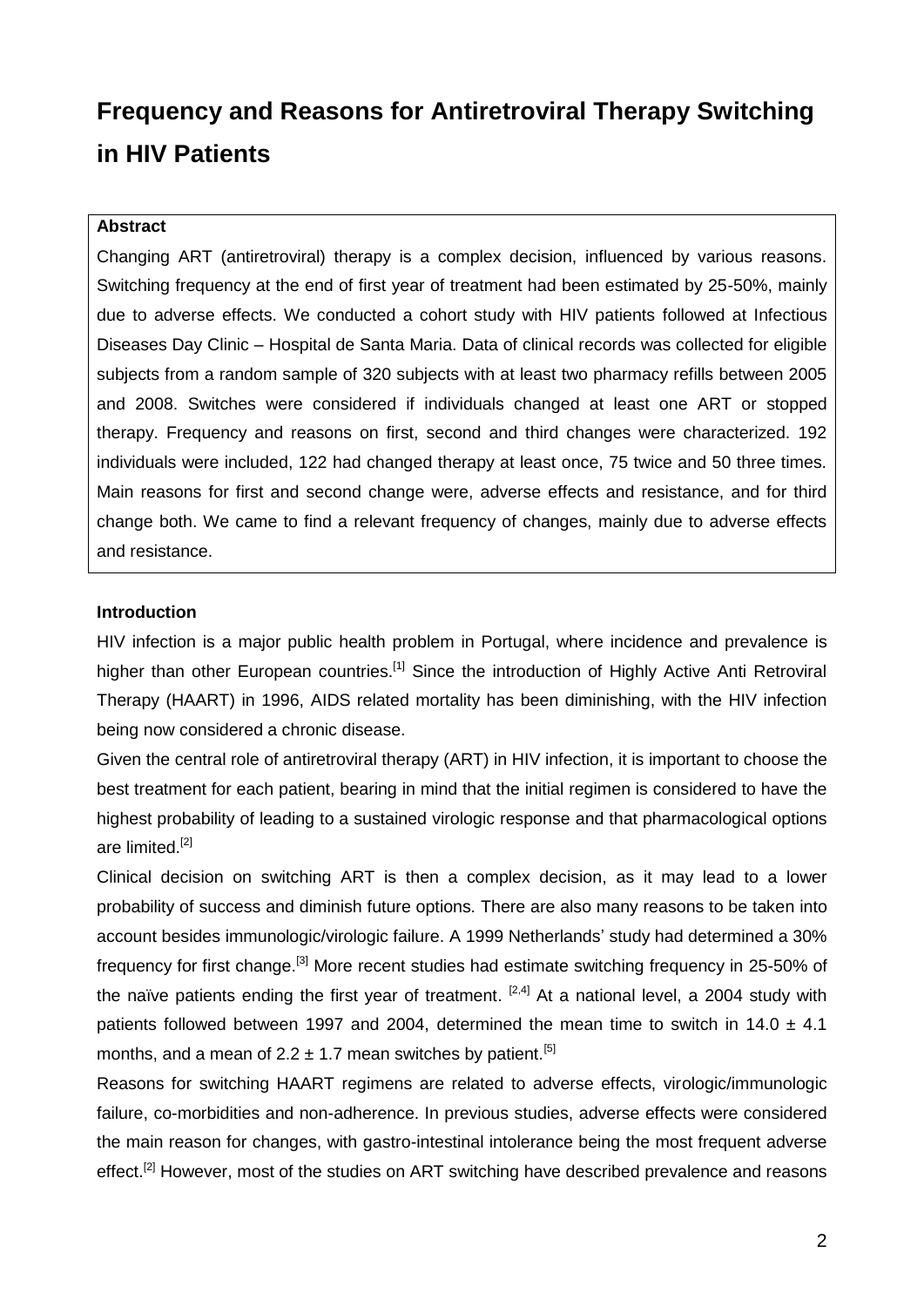on first HAART change, and few had analyzed the longitudinal pattern of switching or the reasons for second and third changes.

Our study aims to complete this information, by describing frequency and reasons on first, second and third changes.

#### **Methods**

The *Adherence To AntiRetroviral therapy in HIV infected subjects* (ATAR-VIH) study is an observational cohort study with a first retrospective data collection on a sample of HIV subjects followed at Infectious Diseases Day Clinic (Director: Professor Francisco Antunes) - Hospital de Santa Maria (HSM). From patients who had at least one ART refill (pharmacy records) between January 1<sup>st</sup>, 2005 and December 31<sup>st</sup>, 2008 a sample of 320 patients was randomly selected and clinical records were consulted. Eligible subjects fulfilled the following criteria:

- 1. Started ART with at least 18 years-old;
- 2. Started ART in Hospital de Santa Maria (HSM);
- 3. Had at least 2 medical appointments between 01-01-2005 and 31-12-2009;
- 4. Had no participation on ART clinical trial;
- 5. At the beginning of ART, was not arrested or under a social institution care; and
- 6. Was not dependent of other person for taking their medication.

After the ART beginning criteria from 4 to 6 were considered as exit criteria.

For the purposes of our study, ART changes are defined as switching at least one of the antiretroviral drug (not including adjustments of intake frequency) or interrupting treatment by clinical decision or non-adherence.

According to the written data on clinical records, reasons for ART changes were grouped into: <sup>[6]</sup>

- Immunologic/Virologic failure, not only by physician explicit annotation but also when LyT CD4+  $>$ 200 cells/ml or viral load  $>$  40 (or  $>$  50) copies;
- Non-adherence/Non-persistence interruption of ART by patient decision;
- Side effects/Intolerance side effects attributable to ART;
- Resistance verified by genotypic resistance test registered on clinical record;
- Others as pregnancy, drug interactions, co-morbidities, etc.

Descriptive statistics was used to determine frequency of changes and its reasons. Statistical analysis was performed with R software (www.r-project.org).

#### **Results**

From the 320 patients randomly selected 192 (60.0%) were included in the study. Exclusion of individuals was mainly due to beginning of ART out of the study's hospital (n=40, 31.3%) and participation in a clinical trial (n=34, 26.6%).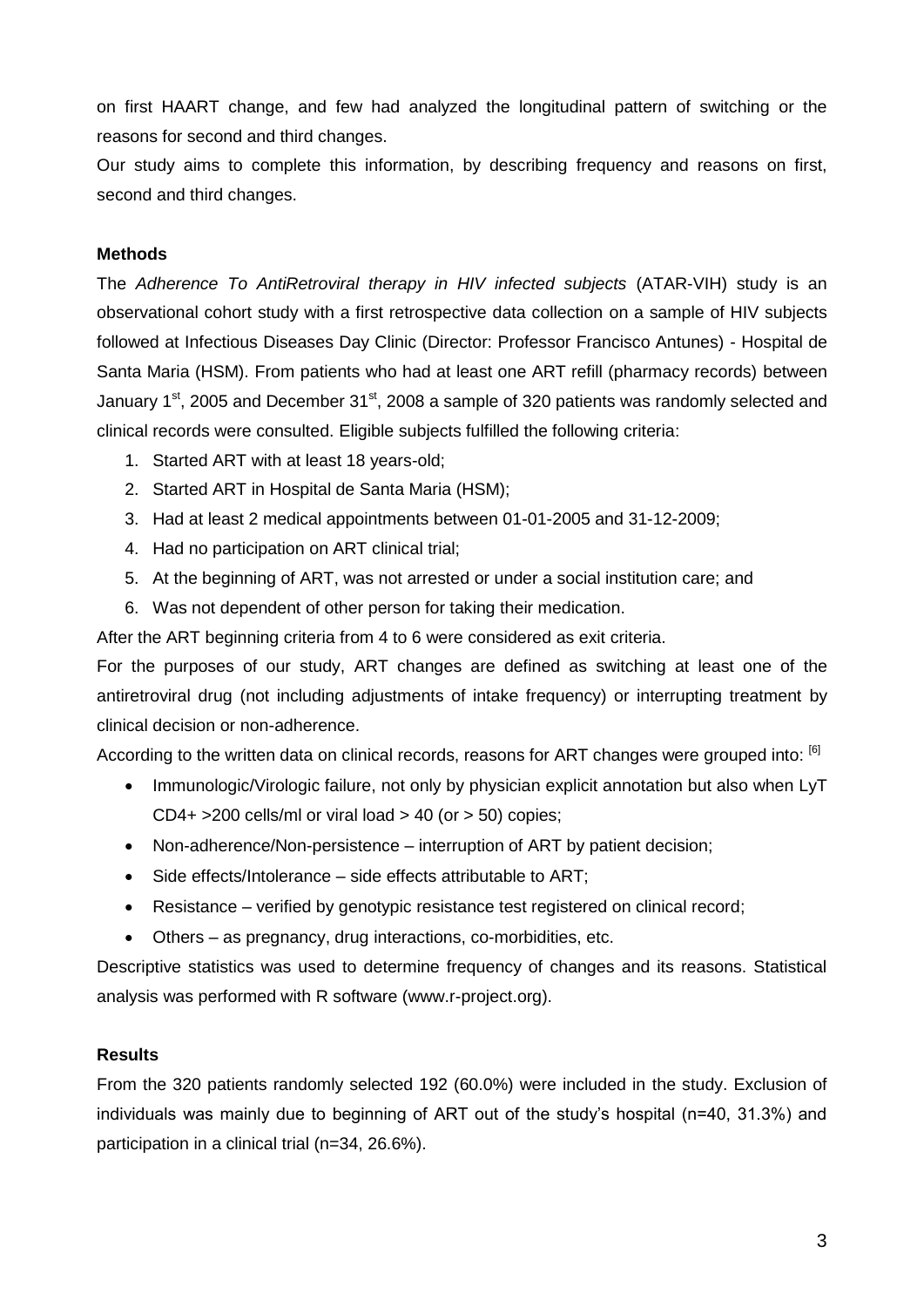Table 1 presents demographic and ART regimen characteristics for the group of included subjects, which is mainly formed by white (n=115, 77.7%) young (mean age 36.5) male (37.0% of female subjects) individuals. Way of virus transmission was mainly from a heterosexual intercourse (n=85, 48.3%), even though injecting drugs users (IDU) are a significant group of transmission (n=42, 23.9%). The majority of subjects was infected with HIV type 1 (n=181, 97.8%).

Forty (20.8%) individuals had started ART with non-HAART regimens. For these subjects, the median time until a switch to HAART regimen occurred was 27.3 ( $Q_{0.25}$ - $Q_{0.75}$  : 11.3 – 61.6) months.

When in HAART regimen 122 (63.5%) subjects changed at least once. The first change on HAART took a median time of 18.7 months  $(Q_{0.25}-Q_{0.75} : 5.8-30.2)$ . A second and third change occurred for 75 and 50 subjects, respectively. Median time from first to second change was 20.0 months ( $Q_{0.25}$ - $Q_{0.75}$ : 7.4-27.2) and 16.7 ( $Q_{0.25}$ - $Q_{0.75}$ : 10.31 – 23.74) months from second to third change.

Table 2 resumes reasons for HAART changes. Main reason for first change was side effects/intolerance (n=31, 37.3%), while second change was mainly related to resistance (n=14, 35.0%) and third change was mainly due to side effects/intolerance and resistance (n=8, 26.7%).

#### **Discussion**

Demographic and transmission characteristics from this sample are compatible with data from official epidemiological surveillance organizations.<sup>[7,8]</sup>

Our study reveals that time elapsed between the beginning of follow-up and beginning of ART therapy is very short, with 50% of subjects beginning ART less than 1.3 months from first medical appointment. Even though nowadays some recommendations have considered the begin of ART therapy in a more early stage  $\left[8\right]$ , our data reflects patients that, in some cases, have started to be followed years ago and may also show that most of these subjects have been diagnosed in a late stage of progression of disease. This hypothesis is also supported by the number of LyT CD4+ at the beginning of follow-up, which was less than 234.5 cell/mm<sup>3</sup> in 50% of subjects, as well as by the number of copies of the virus/ml (higher than 115700 for 50% of subjects). This fact reflects the reality in our country, where late presentations are a problem.<sup>[1]</sup> Near 21% of subjects had started ART with a non-HAART regimen, and have a longer time until changing to HAART when compared to the other changes already on HAART. This may reflect the time elapsed until the beginning of HAART era (around 1996) and the difficulties in choosing a good HAART regimen for subjects that had already been on ART medication  $[8]$ . First regimen was mainly formed by 2 NRTIs (Nucleoside Reverse Transcriptase Inhibitors) for the subjects on a non-HAART regimen and by 2 NRTIs plus a NNRTI (Non-Nucleoside Reverse Transcriptase

Inhibitor) for the remaining.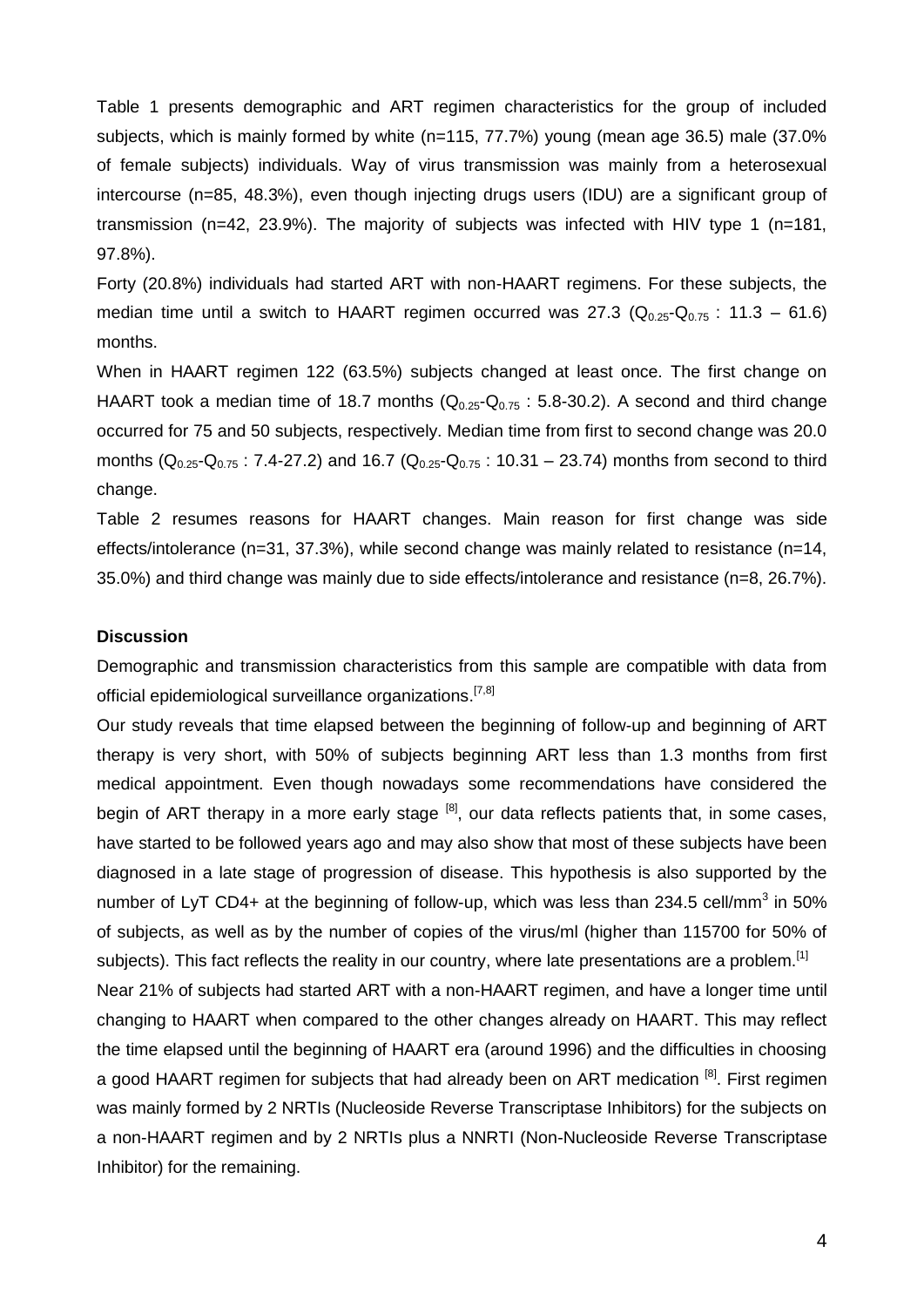While in HAART, 63.5% of subjects had one first change, which occurred on less than 18.7 months for 50% of the cases. First change was mainly related to adverse effects. Reason on first is consistent with other studies<sup>[2,6,9]</sup>, while median time on first change is similar to that obtained by de la Torre et al  $^{[6]}$  but superior to that reported by Kirstein et al<sup>[4]</sup>. Second change was mainly due to resistance and the median time between first and second change was 20.0 months, similar to the time until first change. Main reasons for third change were both side effects and resistance (n=8, 26.7%). Time between second and third change seems slightly inferior to the ones observed in prior changes.

An important limitation of our study is that information was collected in the written clinical record and, despite an important percentage of missing information (approximately 40% for each change), that doesn't mean that the physician doesn't know the reason to change.

Our study came to find a significant percentage of changes, mainly related to side effects and resistance, and reflecting the chronic treatment of HIV infection. Work on researching ART with fewer side effects should be continued, as well as the efforts on defining clinical interventions that may improve adherence and, thus, avoid resistance and virologic/immunological failure.

#### **References**

- 1. Likatavicius G, Van de Laar MJ. HIV and AIDS in the European Union, 2009. Euro Surveill. 2010;15(48):pii=19737. Available online: http://www.eurosurveillance.org/ViewArticle.aspx?ArticleId=19737
- 2. [O'Brien ME](http://www.ncbi.nlm.nih.gov/pubmed?term=%22O), [Clark RA](http://www.ncbi.nlm.nih.gov/pubmed?term=%22Clark%20RA%22%5BAuthor%5D), [Besch CL](http://www.ncbi.nlm.nih.gov/pubmed?term=%22Besch%20CL%22%5BAuthor%5D), [Myers L](http://www.ncbi.nlm.nih.gov/pubmed?term=%22Myers%20L%22%5BAuthor%5D), [Kissinger P](http://www.ncbi.nlm.nih.gov/pubmed?term=%22Kissinger%20P%22%5BAuthor%5D). Patterns and correlates of discontinuation of the initial HAART regimen in an urban outpatient cohort. [J Acquir Immune Defic Syndr.](javascript:AL_get(this,%20) 2003 Dec 1;34(4):407-14.
- 3. van Roon EN, Verzijl JM, Juttmann JR, Lenderink AW, Blans MJ, Egberts ACG. Incidence of Discontinuation of Highly Active Antiretroviral Combination Therapy (HAART) and Its Determinants. JAIDS 1999; 20(3):290-294
- 4. Kirstein LM, Greenblatt RM, Anastos K, Levine A, French AL, Minkoff H, Silver S, Gange SJ; Women's Interagency HIV Study Collaborative Research Group.. Prevalence and correlates of highly active antiretroviral therapy switching in the Women's Interagency HIV Study. J Acquir Immune Defic Syndr. 2002 Apr 15;29(5):495- 503.
- 5. Nogueira J, Reis J. Terapêutica de doentes VIH em ambulatório no Hospital Militar de Belém estudo retrospectivo. V Congresso Nacional em 2004 APFH, available on-line: http://www.apfh.pt/scid/webApfh/defaultArticleViewOne.asp?categoryID=667&articleID=690
- 6. De la Torre J, et al. Primera pauta de tratamiento antiretroviral en pacientes con infección por el virus de la inmunodeficiencia humana: durabilidad y factores asociados a su modificación. Enferm Infecc Microbiol Clin 2008; 26(7):416-22
- 7. Instituto Nacional de Saúde Dr. Ricardo Jorge. Infecção VIH/SIDA A situação em Portugal a 31 de Dezembro de 2009. Feb 2010, in [www.sida.pt](http://www.sida.pt/)
- 8. Coordenação Nacional para a Infecção VIH/SIDA. Recomendações Portuguesas para o Tratamento da Infecção VIH/SIDA. 2010, i[n www.sida.pt](http://www.sida.pt/)
- 9. [Davidson I,](http://www.ncbi.nlm.nih.gov/pubmed?term=%22Davidson%20I%22%5BAuthor%5D) [Beardsell H,](http://www.ncbi.nlm.nih.gov/pubmed?term=%22Beardsell%20H%22%5BAuthor%5D) [Smith B,](http://www.ncbi.nlm.nih.gov/pubmed?term=%22Smith%20B%22%5BAuthor%5D) [Mandalia S,](http://www.ncbi.nlm.nih.gov/pubmed?term=%22Mandalia%20S%22%5BAuthor%5D) [Bower M,](http://www.ncbi.nlm.nih.gov/pubmed?term=%22Bower%20M%22%5BAuthor%5D) [Gazzard B,](http://www.ncbi.nlm.nih.gov/pubmed?term=%22Gazzard%20B%22%5BAuthor%5D) [Nelson M,](http://www.ncbi.nlm.nih.gov/pubmed?term=%22Nelson%20M%22%5BAuthor%5D) [Stebbing J.](http://www.ncbi.nlm.nih.gov/pubmed?term=%22Stebbing%20J%22%5BAuthor%5D) The frequency and reasons for antiretroviral switching with specific antiretroviral associations: the SWITCH study. [Antiviral Res.](javascript:AL_get(this,%20) 2010 May;86(2):227-9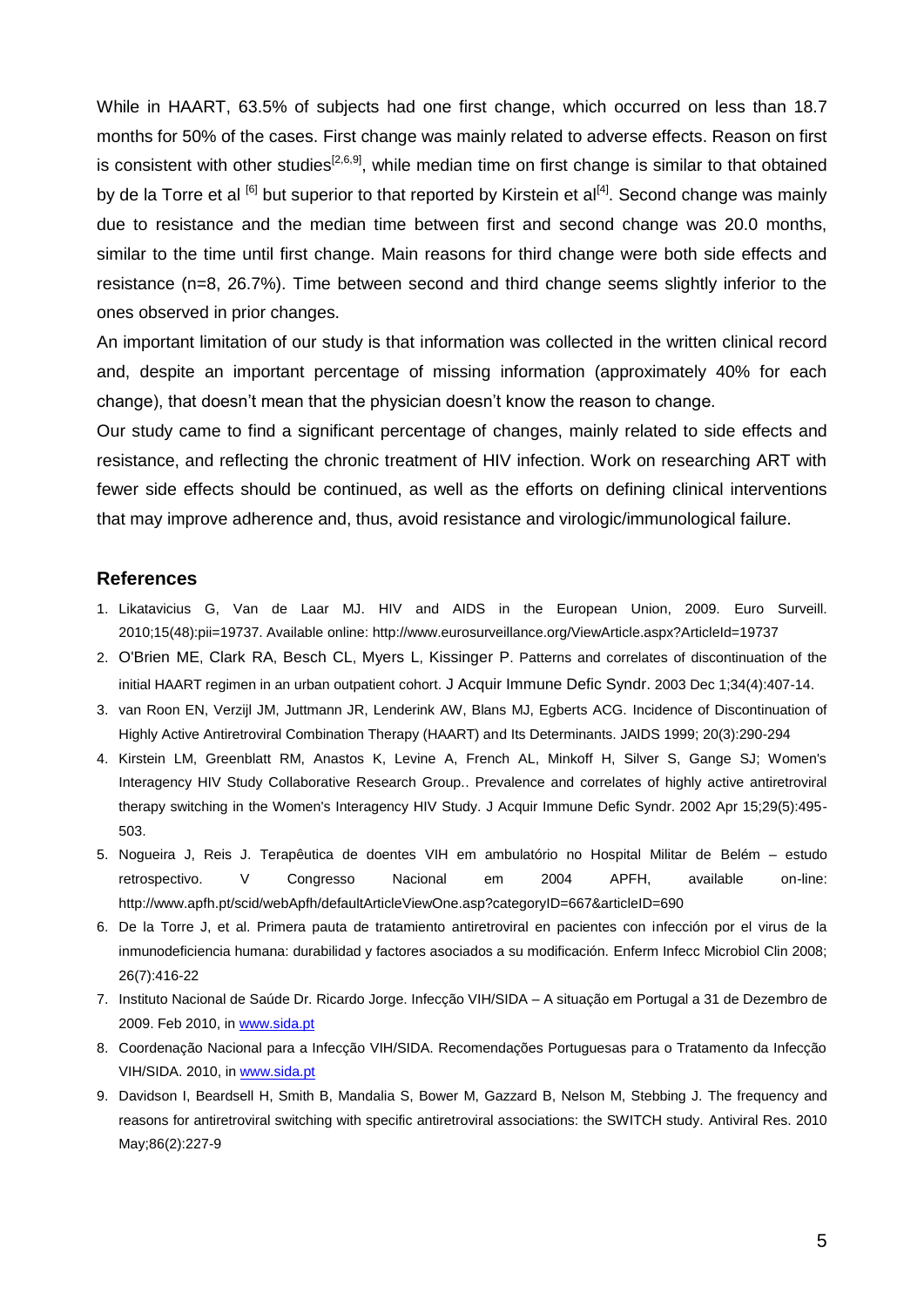**Table 1.** Main characteristics of the included subjects.

|                                                    | Included subjects (n=192)                           |
|----------------------------------------------------|-----------------------------------------------------|
| Mean age (S.D.)                                    | 36.5 (10.2) years                                   |
| No. of female patients                             | 71 (37.0%)                                          |
| <b>Ethnic group</b>                                |                                                     |
| White people                                       | 115 (77.7% of 148)                                  |
| <b>Black</b>                                       | 29 (19.6% of 148)                                   |
| Others                                             | 4 (2.7% of 148)                                     |
| Missing information                                | 44                                                  |
| <b>Type of virus</b>                               |                                                     |
| HIV1                                               | 181 (97.8% of 185)                                  |
| HIV <sub>2</sub>                                   | 3 (1.6% of 185)                                     |
| HIV1 and HIV2                                      | 1 (0.5% of 185)                                     |
| Missing information                                | 7                                                   |
| <b>Transmission</b>                                |                                                     |
| Heterosexual                                       | 85 (48.3% of 176)                                   |
| Injectable Drug Users                              | 42 (23.9% of 176)                                   |
| Men having Sex with Men                            | 28 (15.9% of 176)                                   |
| Other                                              | 21 (11.9% of 176)                                   |
| Missing information                                | 16                                                  |
| from first<br>medical<br>appointment<br>Time<br>to | 1.3 ( $Q_{0.25}$ - $Q_{0.75}$ : 0.0-8.5)            |
| beginning of ART (median)                          |                                                     |
| Time of follow-up (median)                         | 91.1 ( $Q_{0.25}$ - $Q_{0.75}$ : 55.1-135.0)        |
| <b>Laboratory parameters</b>                       |                                                     |
| <b>Beginning of follow-up</b>                      |                                                     |
| LyT CD4+ - median                                  | 234.5 ( $Q_{0.25}$ - $Q_{0.75}$ : 84.25 – 430.0)    |
| LyT CD4+ - missing information                     | 8                                                   |
| Viral load - median                                | 115700 ( $Q_{0.25}$ - $Q_{0.75}$ : 35800 - 400400)  |
| Viral load - missing information                   | 49                                                  |
| <b>Beginning of ART</b>                            |                                                     |
| LyT CD4+ - median                                  | 255.7 ( $Q_{0.25}$ - $Q_{0.75}$ : 229.0 - 365.0)    |
| LyT CD4+ - missing information                     | 21                                                  |
| Viral load - median                                | 345900 ( $Q_{0.25}$ - $Q_{0.75}$ : 126100 - 352700) |
| Viral load - missing information                   | 62                                                  |
| First ART regimen                                  |                                                     |
| <b>Non-HAART</b>                                   |                                                     |
| 1 NRTI                                             | 18 (9.4%)                                           |
| 2 NRTIS                                            | 28 (14.6%)                                          |
| <b>HAART</b>                                       |                                                     |
| 2 NRTIS + NNRTI                                    | 74 (38.5%)                                          |
| 2 NRTIs + PI                                       | 64 (33.3%)                                          |
| Others                                             | 8(4.2%)                                             |
| <b>Time on ART</b>                                 |                                                     |
| Mean (S.D.)                                        | 86.5 (53.0)                                         |
| <b>Median</b>                                      | 84.2 ( $Q_{0.25}$ - $Q_{0.75}$ : 41.5 – 126.6)      |
| <b>Time on HAART</b>                               |                                                     |
| Mean (S.D.)                                        | 78.4 (45.5)                                         |
| <b>Median</b>                                      | 79.7 ( $Q_{0.25}$ - $Q_{0.75}$ : 40.6 - 119.2)      |

**Table 2.** Main reasons of first, second and third changes.

| Reason                          | 1 <sup>st</sup> change | $2na$ change | 3 <sup>ra</sup> change |
|---------------------------------|------------------------|--------------|------------------------|
|                                 | n (%)                  | n (%)        | n (%)                  |
| Virologic / Immunologic failure | 11 (13.3%)             | $8(20.0\%)$  | 2(6.7%)                |
| Non-adherence                   | 14 (16.9%)             | 5(12.5%)     | $7(23.3\%)$            |
| Side effects /<br>Intolerance   | 31 (37.3%)             | 11 (27.5%)   | 8 (26.7%)              |
| Resistance                      | 14 (16.9%)             | 14 (35.0%)   | 8(26.7%)               |
| Other                           | 13 (15.7%)             | $2(5.0\%)$   | 5(16.7%)               |
| Missing information             | 39 (32.0%)             | 35 (46.7%)   | 20 (40%)               |